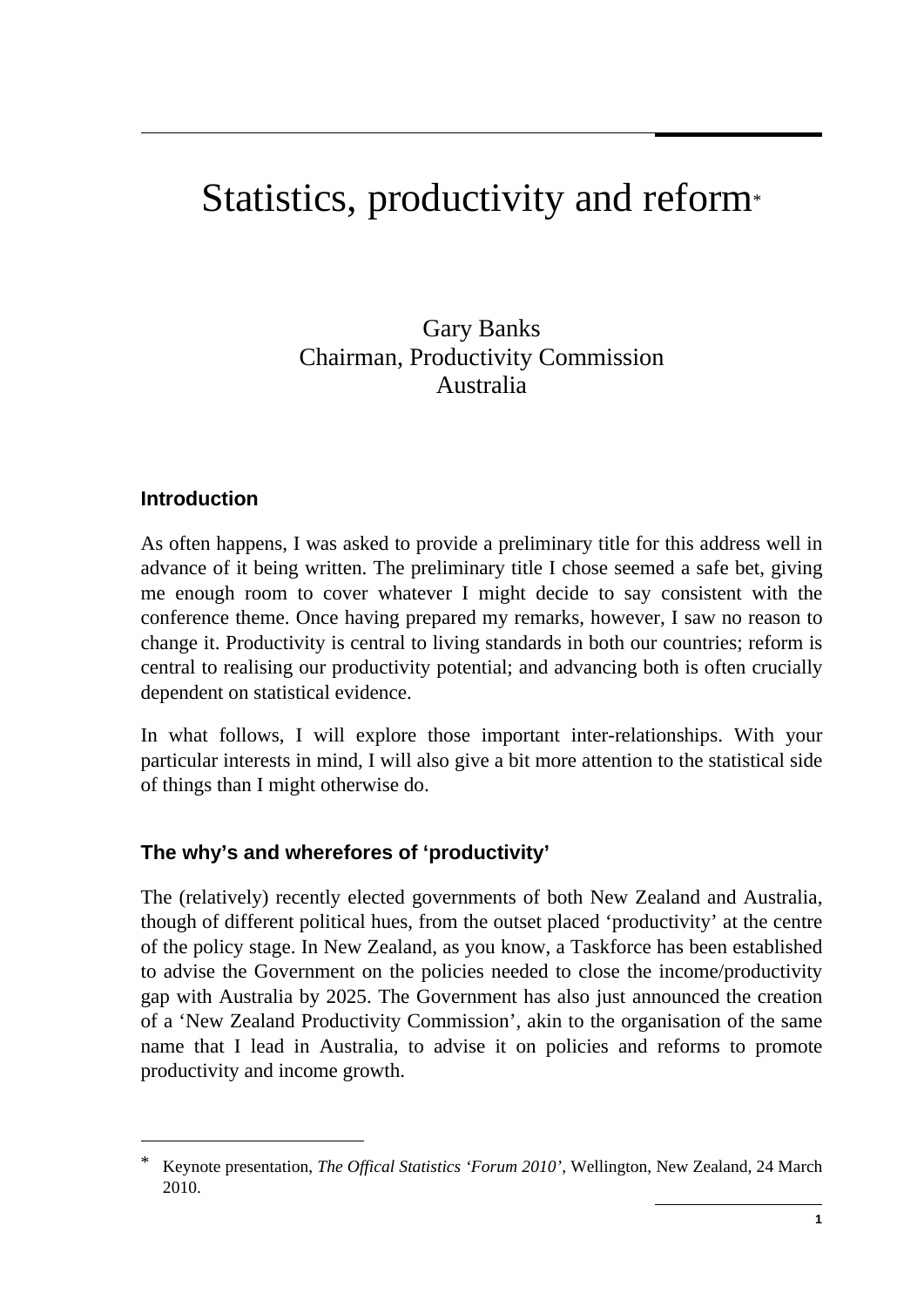Meanwhile, the Australian Government has set the bar higher. The Prime Minister has recently set an aspirational goal of 2 per cent labour productivity growth for our economy into the future. The third 'Intergenerational Report' has illustrated what that could mean: if productivity growth increased to an average of 2 per cent per annum over the next 40 years, the economy would be over 15 per cent larger, with GDP per person around \$16,000 higher, than otherwise. But such a growth rate would be one-quarter higher than the average experienced over the past 40 years.

The elevation of 'productivity' in government policy discourse is a welcome development, given its importance to income growth and living standards over the long term; for, as Professor Krugman has famously put it, in the long term productivity "is almost everything". However, the concept itself is not always well understood. Nor is it well-measured at an economy-wide level. And there is some contention about what government policies might best serve to promote it.

Krugman's aphorism, though perhaps a revelation to some, would be accepted as a truism by most economists, relating as it does to the productivity of *labour*. Value added per hour worked — the technical definition of labour productivity obviously accounts for a large proportion of income per person or household. And, equally, its growth economy-wide makes a large contribution to the growth in average incomes of society at large, assuming little change in labour force participation and the terms of trade (important provisos, to which I return).

Labour productivity is the most commonly used productivity measure mainly because it is relatively easy to comprehend and to compute. For example, a rough estimate for an economy can be obtained by dividing GDP by official estimates of total hours worked. And, once expressed in purchasing power parity terms, comparisons across countries can be readily made on this basis. However, despite its title, labour productivity is not necessarily a good indicator of how productively labour is employed over time or across countries. It hides the role, and indeed the expense, of capital accumulation in increasing outputs, as well as the proportion of the population actually employed.

Multifactor productivity, on the other hand, is a measure of the output obtained from a 'unit bundle' of both capital and labour — which entails complex techniques for measuring and aggregating capital services and then combining these with hours worked. However, MFP growth is a better indicator of improvements in productive efficiency, as it reflects economic growth, in value-adding terms, above and beyond that resulting from increased primary inputs. As such, MFP growth is generally (though not necessarily) lower than labour productivity growth. However, MFP growth contributes to *sustained* per capita income growth, as it increases the amount of final goods and services produced from any given amount of labour and capital.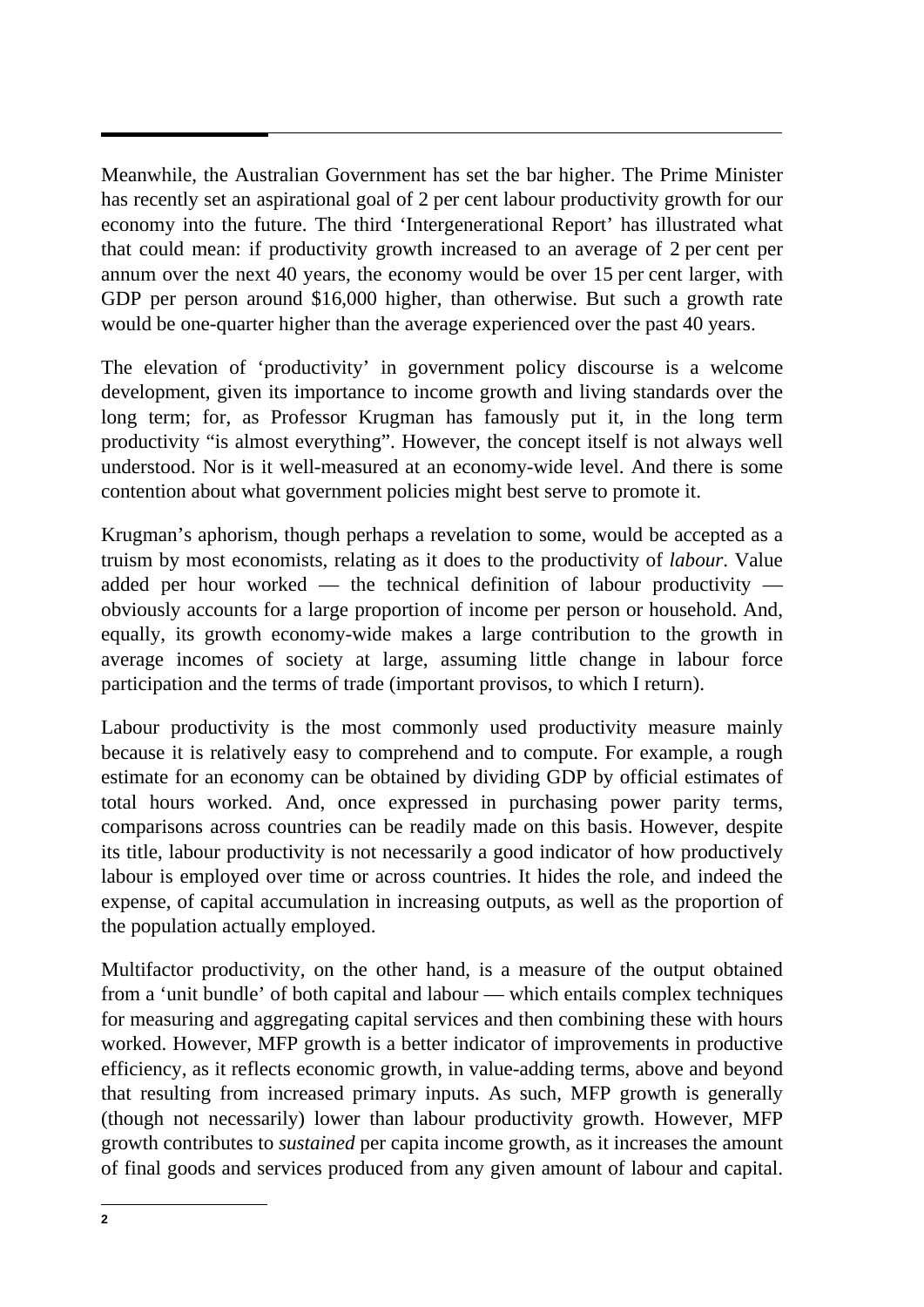Over the past few decades, MFP growth has accounted for just over 35 per cent of GDP growth (in the 'market sector') in both Australia and New Zealand.

This brings me to the (by now, obvious) point that productivity is best considered in policy terms as a means to an end — higher incomes for the populace — not as an end in itself. And, of course, while raising incomes makes for higher material standards of living, this too is only important to the extent that it enhances societal *wellbeing*. (Wealth gained by squandering environmental assets, for example, may make citizens worse off, particularly citizens of the future.)

In this broader context, the French President asked Joseph Stiglitz, Amartya Sen and Jean Paul Fitoussi to identify the limits of GDP as an indicator of economic and social progress ('Commission on the Measurement of Economic Performance and Social Progress'). In its report last year, the Stiglitz Commission re-stated the limitations and biases inherent in GDP metrics, and suggested that the time was ripe for measurement systems to shift emphasis from economic production to sustainability and wellbeing. The report did not dismiss GDP and production measures, but rather argued for the development of a broad statistical system to capture as many of the dimensions of wellbeing as possible. (Of course, recognising the different dimensions of well-being is one thing, measuring them is another.)

All that said, the relationship between income and wellbeing has held pretty well as a first approximation in most circumstances. In other words, although wellbeing has numerous dimensions, *per capita* income growth and its distribution have proven central to families' current and future consumption, and the ability of governments to fund social services and support creative endeavours.

Moreover, in what is (hopefully) the aftermath of the Global Financial Crisis, the income generated from productivity growth assumes particular importance — to help service debts accumulating from fiscal deficits, as well as to offset the effects on aggregate demand of the withdrawal of stimulatory public spending. Over the longer term, ongoing pressures related to globalisation, demographic ageing and environmental sustainability will remain, as imperatives for the governments of our two countries to do what they can to ensure that productivity growth realises its potential.

## **Some trans-Tasman comparisons (and conundrums)**

In its recent report, the 2025 Taskforce shone the spotlight on a gap of around 35 per cent in GDP per capita between Australia and New Zealand. That gap, which developed gradually from the mid 1970s, was also reflected in differing levels of economy-wide labour productivity, as reported by the New Zealand Treasury in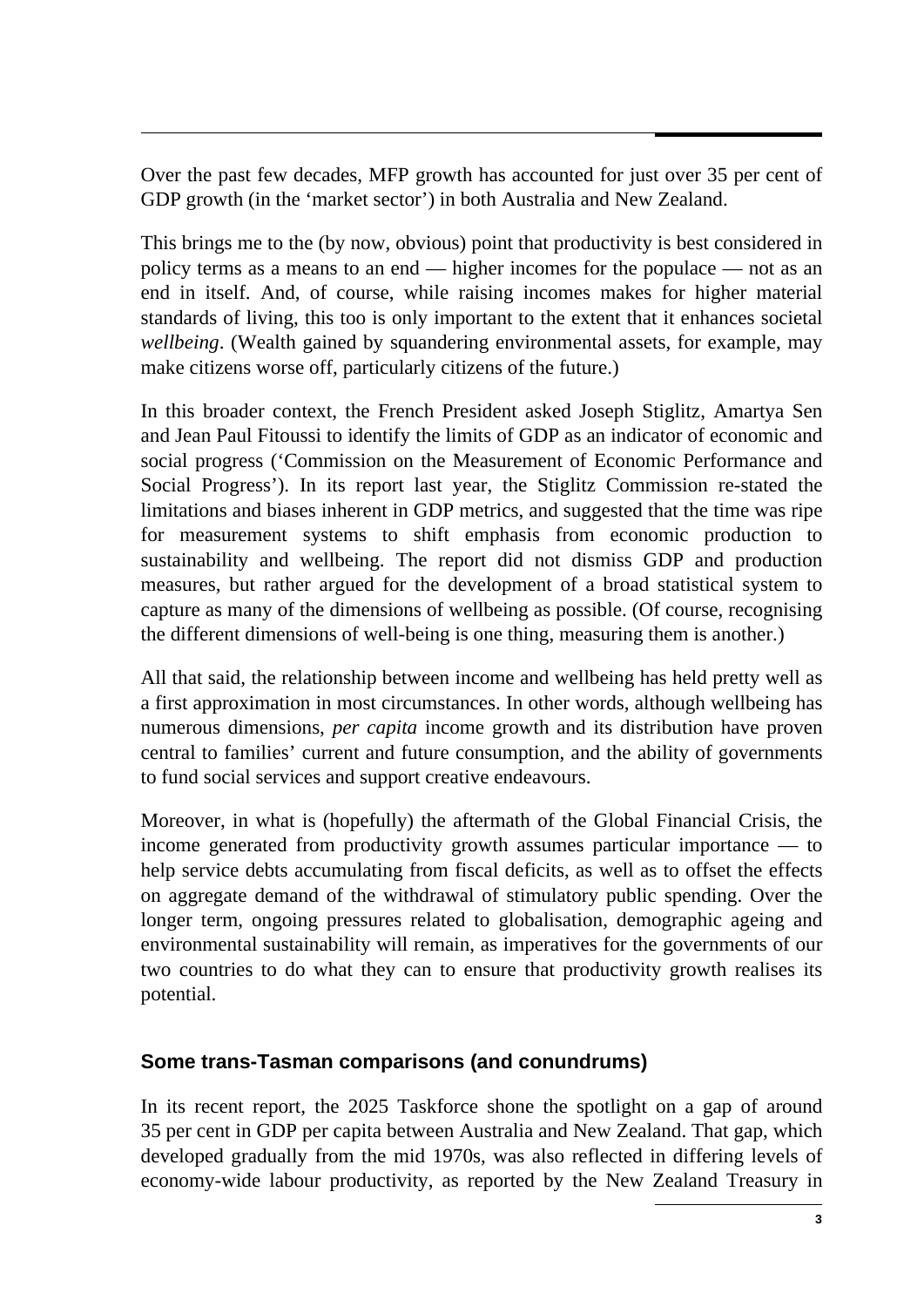2008. The trans-Tasman disparity in labour productivity seems to have emerged in two phases:

- First, economy-wide labour productivity (\$US PPP basis) in New Zealand was at about the same level in the mid 1980s as it had been in the mid 1960s, while in Australia it rose by some 40 per cent over that period.
- Second, through the 1990s, New Zealand economy-wide labour productivity increased by some 15 per cent, whereas in Australia it rose by around 30 per cent. Outside these two periods, labour productivity growth rates have been similar in our two countries.

These data also imply average annual growth rates in (\$US PPP) labour productivity since the late 1970s of around 1.7 per cent in Australia and 0.7 per cent in NZ.

It should be noted that this information on our respective labour productivity levels over time is based on data released by the Conference Board and Groningen Growth and Development Centre (Groningen) just this year. It differs significantly from what was in the NZ Treasury 2008 publication. The difference results from major downward revisions by Groningen to estimated hours worked in New Zealand, giving rise to a much higher relative level of labour productivity. The older series indicated a gap of around 40 per cent in PPP labour productivity levels in 2007, whereas the most recent data suggest the gap was more like 15 per cent.

Moreover, it is significant that productivity growth (using both multifactor and labour metrics) in the 'measured' or 'market' sector of New Zealand's economy as opposed to the economy as a whole — has been quite similar over the past 30 years to that in Australia, with MFP actually growing slightly faster in New Zealand.

This raises something of a conundrum, and further analysis will be important in helping to inform policy directions.

## *The 'missing' sector matters*

One explanation, at least in part, would seem to be the larger size of the government sector in New Zealand than in Australia, combined with national accounting practices that essentially define away that sector's productivity growth — equating the value of its output with the value of its inputs (mainly salaries).

Using Groningen data along with ABS and SNZ data on productivity and hours worked, suggests very significant growth in the labour share of the non-measured sector in New Zealand relative to that in Australia since the late 1970s. Together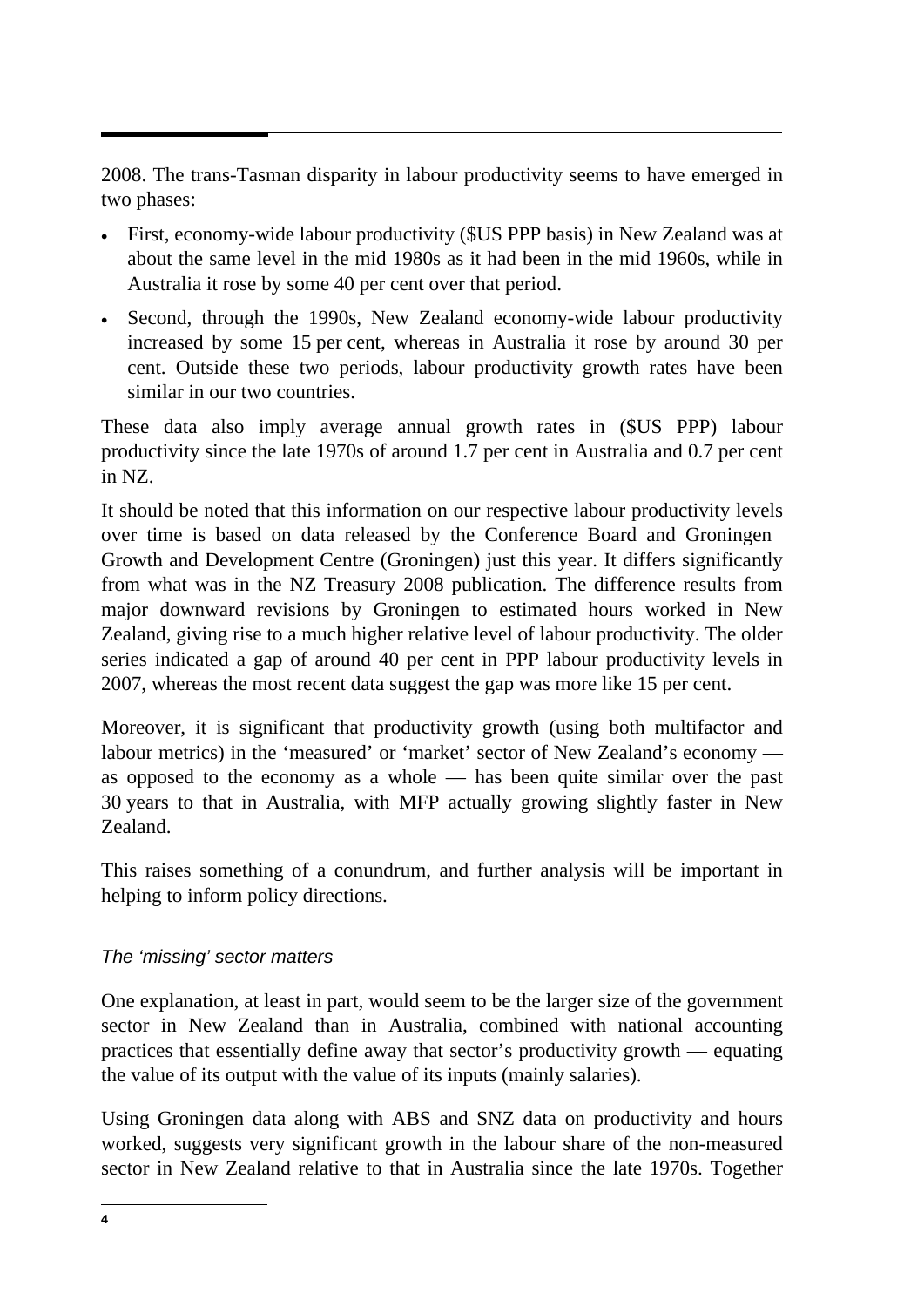with the zero (or near zero) labour productivity growth recorded in the non-measured sector, this in itself will drive a wedge between economy-wide measures of labour productivity in our two countries. However, a lack of good quality and consistent time series data covering the period since the late 1970s precludes accurate estimates of the size of this effect. But a threshold issue is to establish the extent to which the accounting conventions for the non-measured sector may be biasing measures of aggregate productivity growth. To answer this, we need to develop much more sophisticated productivity indicators for the non-measured sector, particularly for government services.

In any case, given their magnitude, improvements in the cost-effectiveness of government services would yield significant gains in Australia as well as in New Zealand. Although, under current methodologies, efficiency improvements in the government sector might not show up directly in official statistics, with general government outlays at around 37 per cent of GDP in Australia and 42 per cent in New Zealand, even modest improvements matter. Establishing and operationalising robust measures of performance in the public sector would again seem central to the task of identifying where to access these potential gains.

As many here will know, the UK National Statistician commissioned Sir Tony Atkinson in 2003 to conduct an independent review of the measurement of government inputs and outputs in the context of National Accounts. The UK Centre for the Measurement of Government Activity was launched within the Office for National Statistics two years later to take forward the 'Atkinson agenda'.

Since then, it has developed new methods to measure inputs and outputs in the provision of certain public services — notably in healthcare and education, where outputs are based on quality adjusted activity measures. Outputs are also measured directly in adult social care, social security administration and public order and safety, though not quality adjusted. (The 'outputs=inputs' convention is still used for the rest of government services.) The estimates are described as 'experimental' in recognition of many difficulties still to be resolved. Nevertheless, the progress made in the UK is to be commended, and we should be pursuing similar programs in our own countries.

Indeed, I am aware that Statistics New Zealand has just released the results of a study into the feasibility of measuring government sector productivity in New Zealand, and the ABS is also taking an interest in such developments.

Further, Australia's federal structure, though often derided for alleged administrative inefficiencies, has enabled a comprehensive process of benchmarking to be developed in my country that encompasses indicators of the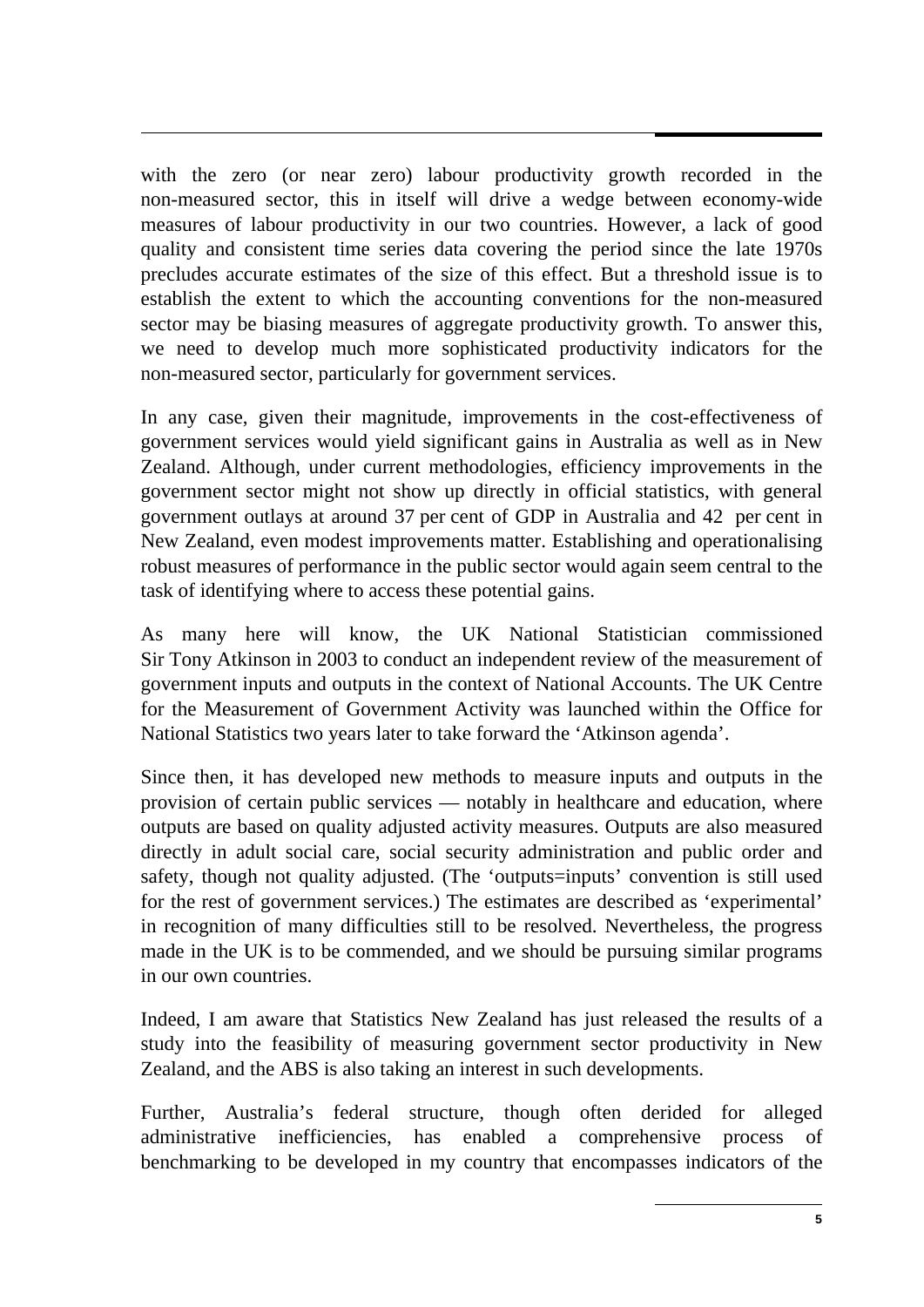efficiency and effectiveness (including equity) of about a dozen government service areas. Over time, the Review has brought about considerable improvements in administrative data on government services and, more importantly, contributed to improvements in service provision itself, on a 'follow the leader' logic.

Returning to the apparent difference in GDP per capita, there is a range of potential causes beyond the relative size and roles of the public sector and its influence on labour productivity. These include differences in the rate of capital investment (higher in Australia), a higher ratio of hours worked per capita in Australia, and changes in the PPP exchange rates between our two countries.

# **The 'Australian Story'**

Clearly, if we are to understand the reasons for differences in productivity performance between our two countries, we need first to have a good understanding of what is happening *within* each country, and why. That is obviously no easy matter, and continues to be the subject of debate (and some confusion) in Australia itself. The reason for this is not hard to find, as Australia's productivity growth has been on something of a rollercoaster ride during the past two decades.

Through the 1990s productivity cycle, MFP growth surged to an all-time high, averaging 2.1 per cent a year, more than double our long-term average rate of 0.8 per cent. The reasons for this productivity 'surge' were hotly debated at the time. However, analysis by the Productivity Commission ruled out most of the 'usual suspects' such as recovery from recession, higher workforce skills, or special technological advances, leaving the structured reform program of the latter part of the 1980s and the 1990s as the prime candidate. That program was very wideranging. It encompassed changes to monetary and fiscal policies, capital markets, industry assistance, taxation, government enterprises, regulation, labour markets and industrial relations, and innovation and training. These changes produced greater economic flexibility, improved efficiency and a more outward looking, opportunity-focussed business culture. That they also yielded significant productivity dividends should therefore not have come as a surprise!

Following the upswing of the 1990s, MFP growth in Australia returned to only a little above the long-term average through the next productivity cycle to 2003-04. Such a decline could have been expected, as the 'easy' gains from the earlier economic reforms subsided. However, developments in MFP growth since then *have* been a surprise and the cause of some concern in Australia. Annual MFP growth over the most recent cycle, 2003-04 to 2007-08, has actually averaged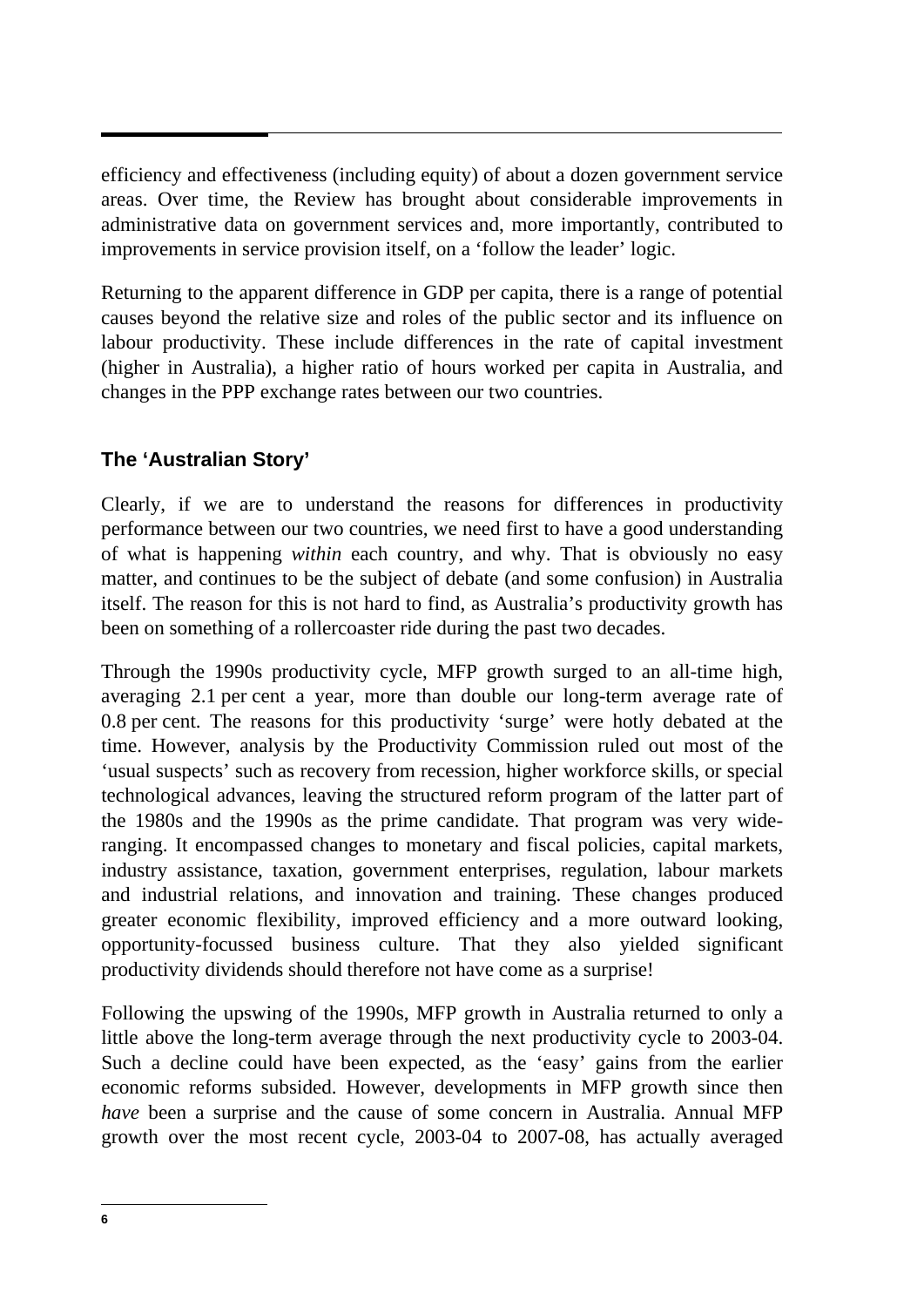*minus* 0.2 per cent, with poor MFP growth being recorded in all years. (In the most recent year, 2008-09, MFP fell by 2.7 per cent.)

Like the story about the man who drowned crossing a stream with an average depth of 6 inches, or the old joke about being comfortable on average with one foot in the oven and one in an ice bucket, aggregate data frequently hide differences in the constituent parts, which can confound interpretation or be misleading. The first step in better understanding aggregate performance, therefore, is to disaggregate .

#### *A tale of three sectors*

Recent research directed at this by the Productivity Commission, using various official and other data sources, has determined that much of the decline in Australia's MFP growth between the last two cycles can be accounted for by developments in three sectors: agriculture, forestry and fishing; mining; and electricity, gas, water and waste services.

The first of these, agriculture, has suffered from recurring drought years over the past decade, with 2003 being the most notable. Mining, on the other hand, has experienced a decline in the quality and accessibility of some key resources, and from supply constraints in the face of rapid growth in demand from China driving production up its short-term cost curve. Additionally, lags between large capital expenditures to meet demand and the associated output coming on stream typically of up to three years later — have further depressed measured productivity growth in the interim.

The productivity of energy, water and waste services has also suffered from the drought, together with strong growth in demand. Output in water treatment and supply has been severely impacted by a lack of rain and by the introduction of associated demand management initiatives. This has resulted in a drop in measured output, in concert with major new capital expenditures designed to increase water supply (for example new desalination plants) or to better manage existing water resources (re-cycling and conservation capital). The output associated with much of this new capital, as with mining, is yet to come on-stream, but it is also more demanding of economic resources (including energy).

Electricity generation (particularly hydro) has also been negatively affected by the drought and this, together with major new capital expenditures resulting from strong growth in demand for electricity, has dragged down productivity growth. Another, as yet unquantified, consideration is the impact of Australia's renewable energy targets on MFP growth, given the higher cost of wind and solar energy production compared with more traditional sources.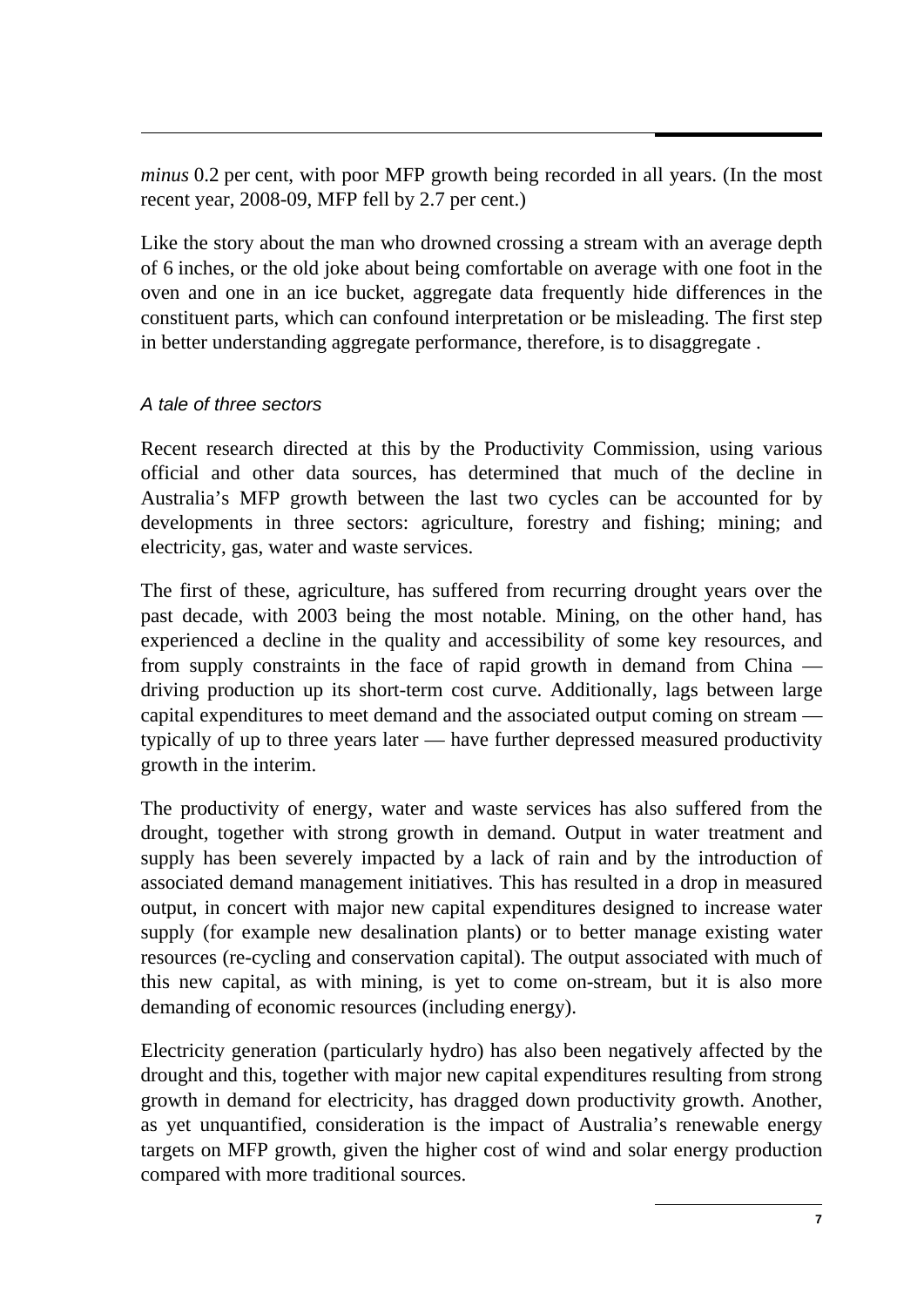(This also points to the challenges for traditionally *measured* productivity growth inherent in the drive for low-carbon emission energy generation. What will happen to measured MFP as the pursuit of environmental objectives leads to more capital intensive production technologies, but no greater measured output? What will happen to the correctly conceived *concept* of multifactor productivity growth? Merely to pose these questions is to warn of some of the problems when setting future targets based on past performance using traditional methodologies for measurement.)

Removing the three industry sectors from the market sector data, average annual MFP growth in Australia rises to 0.8 per cent (the long term average), compared with *minus* 0.2 per cent for the full market sector.

#### *Improving productivity statistics*

The point in all this is not that the official productivity estimates are 'wrong'. Nevertheless, our analysis has highlighted some issues in productivity estimation methodology that are not helpful to interpretation. Some of these could be addressed relatively easily, whereas others present difficult challenges, both from methodological and data perspectives.

For example, the issue of lags between capital expenditures and the associated additional output, such as for major mining investments, could be addressed through estimates of these lags being incorporated into the timing of the capitalisation of investment expenditures in the productivity accounts. Also, the centring of estimates of capital within an accounting year, rather than at its beginning, would provide more consistent productivity accounting.

More difficult, but no less important, are the challenges associated with getting better measures of inputs and outputs. For example, much of the measure of output in the water industry is based on the volume of water consumed, but that water is not accounted for as an input – either intermediate or primary. So when a lack of rain constrains consumption, and therefore measured output, there is no offsetting reduction in water inputs — so measured productivity automatically falls.

Disaggregated data have helped to identify specific areas of low productivity growth in Australia's economy. From there, a closer look at what has been happening to inputs and outputs in those sectors has taken us further towards a proper understanding of the ultimate causes, and a better appreciation therefore of the potential for policy to make a difference to aggregate outcomes. New Zealand has to date not presented official estimates of productivity growth at the industry level (either in labour, or multifactor terms). This inhibits comparable analysis of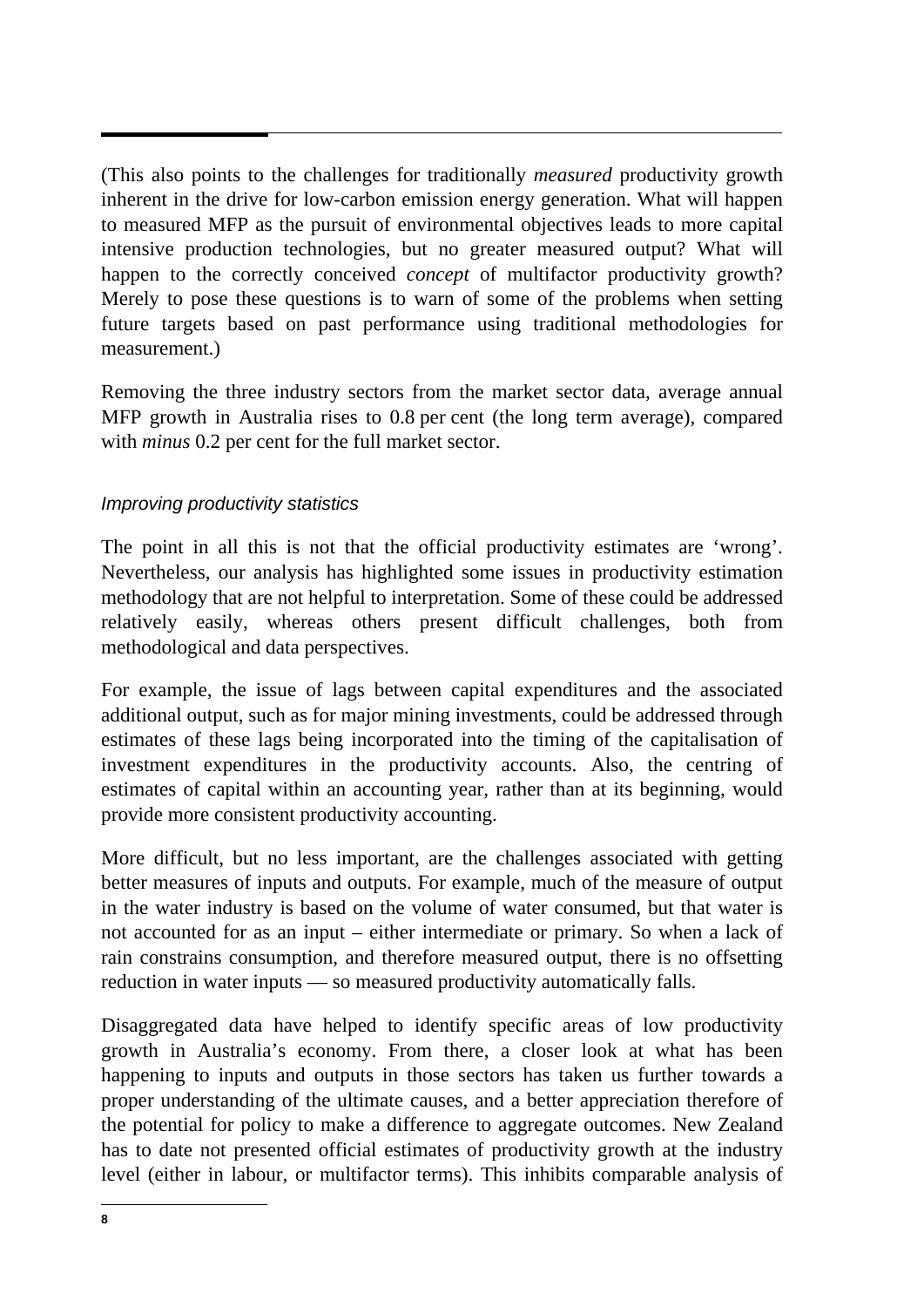your productivity performance — though I understand that such estimates will become available shortly.

That said, the New Zealand Treasury paper from 2008, to which I referred, did provide an approximation to recent average annual labour productivity growth by industry using 'output' per 'job' as a proxy. On that basis, the poorer performing industries (negative average annual LP growth) included: primary; construction; wholesale trade; and hospitality. Of these, construction was the stand-out, with productivity declining by 3.1 per cent a year. However, of the 13 industry sectors listed, it had the  $6<sup>th</sup>$  highest output growth at 4.1 per cent and by far the highest jobs growth at 7.4 per cent. This industry would therefore seem worthy of closer examination with the benefit of better data (as would the 'primary' sector, with annual labour productivity growth estimated to be around minus 1.2% per cent).

This is a further reminder of the point I made at the start. Productivity is important only because of its link to incomes and living standards. Australia's recent poor productivity performance has in part been the flipside of an export boom originating in the mining sector. While that has seen costs rise, prices have risen much more, generating historically high growth in national income. If productivity had been the only motivator for policy, interventions to raise it might have 'killed the goose'! The more appropriate course for policy in Australia is to free up the supply-side of our economy to enable it to respond more effectively to opportunities on the demand-side (which incidentally will promote productivity anyway).

# **Statistical foundations of Australia's major reform breakthroughs**

Good data and the analytical tools necessary to their proper interpretation are fundamental to effective policy analysis. There have been some notable examples in Australia of the public policy benefits to be had from quantitative analysis based on relevant and robust statistics.

As in New Zealand, tariff reform was a threshold challenge for structural reform generally in Australia. Our own 'breakthrough', in the face of entrenched opposition, rested heavily on the Industries Assistance Commission's ability to demonstrate that there were substantial economy-wide costs from the existing protection regime.

Key to this were the use of 'effective rates of assistance' methodology and, later, 'general equilibrium' modelling, developed through the IMPACT project. Both these IAC initiatives relied heavily on access to quality industry data. In particular, the policy modelling exercise focussed attention on the need for statistical information that traced the input-output linkages between industry, final consumers,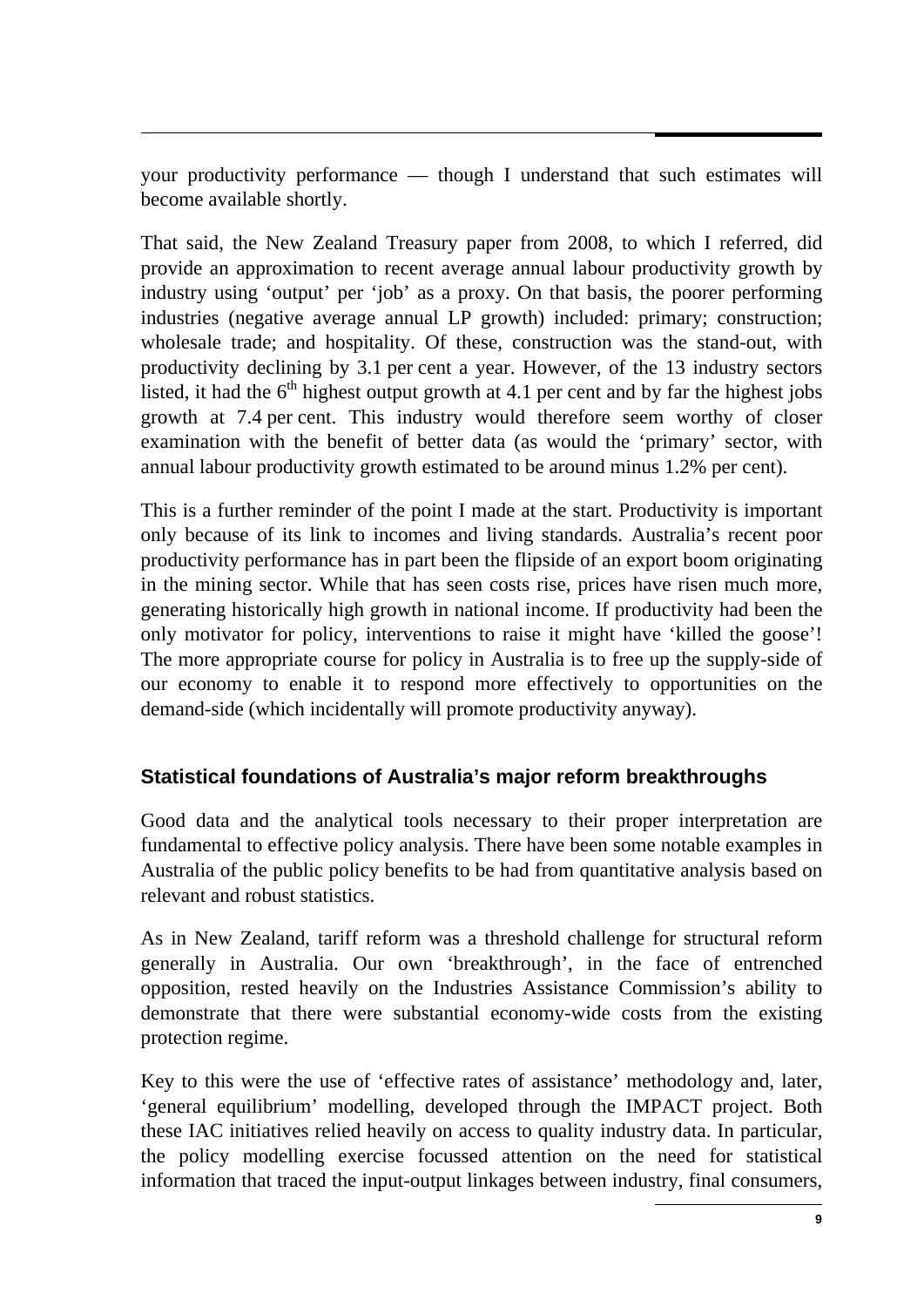investment and foreign trade. This created momentum for the maintenance and upgrading of input-output tables in Australia. Prior to the IMPACT project, the ABS had been publishing such tables 5 years apart, with their release not occurring until 8 years after the reference period. The new demands led to the ABS enhancing its methodology and providing input-output tables annually.

In the mid 1990s, a more disaggregated version of the earlier ORANI model of the Australian economy was employed by the Industry Commission — the successor to the IAC — to estimate the long-term economic and financial impacts of proposed National Competition Policy (NCP) reforms. The headline estimate, that the reforms could raise Australia's GDP by 5.5 per cent, was generally accepted as providing a compelling case for their adoption. At the same time, that report also provided estimates of the additional government revenues that would accrue from the reforms. These revenue estimates formed the basis for 'competition payments' by the Australian Government to the States and Territories for satisfactory progress in implementing their reform commitments. Those payments in turn proved crucial to the States and Territories agreeing to the reforms and to them actually implementing them.

During the reform implementation process, there was a backlash from rural and regional Australia that threatened to de-rail key NCP reforms. An inquiry by the Productivity Commission — which had replaced the Industry Commission in 1998 — drew on a range of data and analysis to assess the impacts of NCP on jobs and economic activity in 'the Bush'. This included further GE modelling calibrated to provide results by 57 regions. This work demonstrated that, taking the reforms as a whole, most regions were actually benefiting overall from NCP — which proved instrumental in turning the politics around and enabling the reform program to proceed.

There is now broad (though perhaps not universal) agreement that the NCP reforms delivered stronger economic growth in Australia through the 1990s and into the 2000s, and contributed to the resilience of our economy more recently. But, as noted, any tendency towards complacency (or reform fatigue) has been overtaken by the realisation that in the years ahead Australia faces some further major challenges to its hard won prosperity, not least being the fiscal pressures stemming from the ageing of our population and the GFC itself.

In February 2006 the Council of Australian Governments (COAG) agreed to pursue an ambitious new National Reform Agenda (NRA). That agenda embraces not only additional competition and regulatory reforms, but also a 'human capital' stream covering health, education and training, and work incentives. In December 2006, the Commission released a major commissioned research paper demonstrating that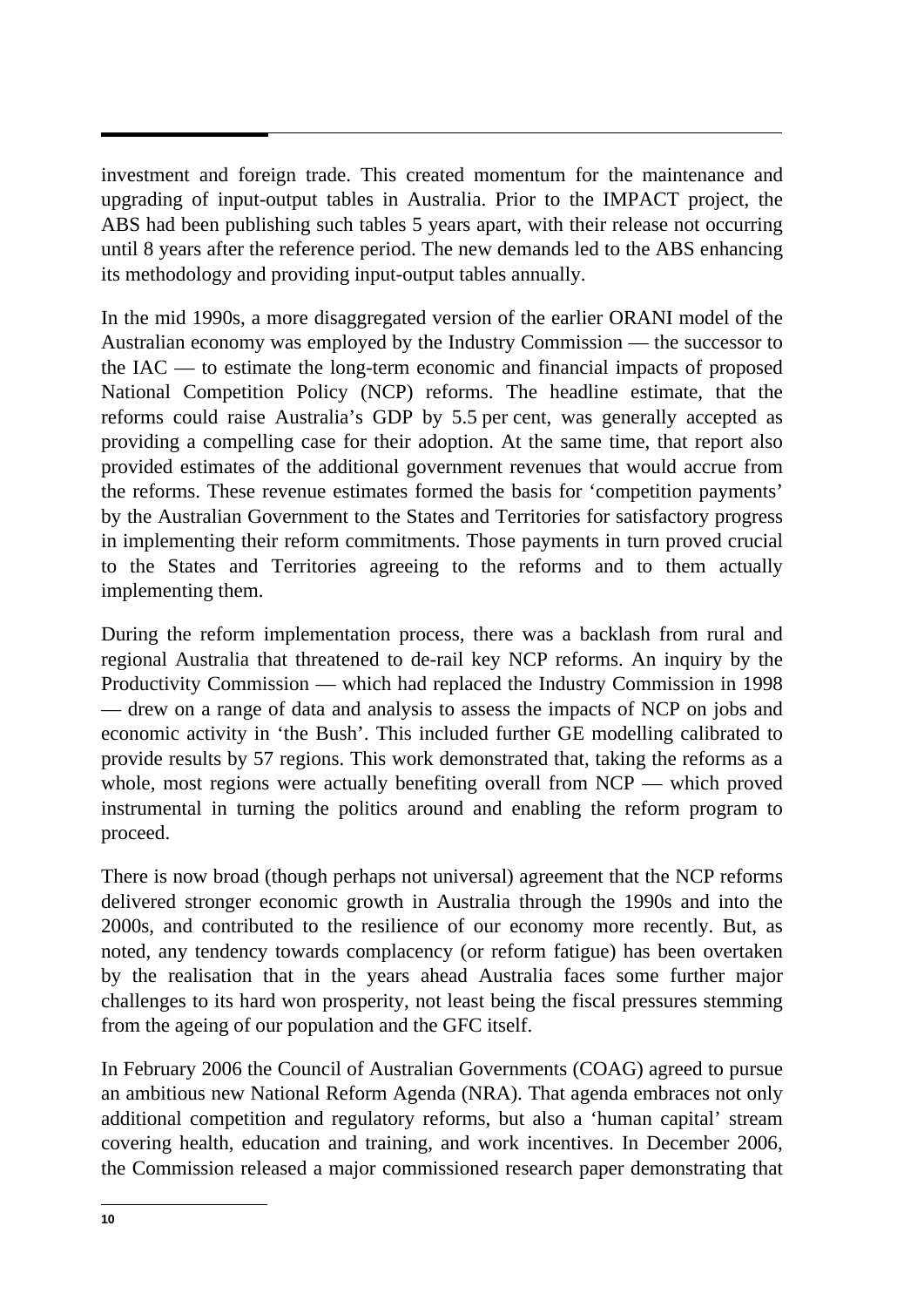the *gross* benefits from reforms in the areas identified were potentially very large, with *net* benefits potentially rivalling those from the early NCP wave of reform depending on the specific policy programs and reforms adopted *and* their costs. This analysis has been credited with ensuring support across governments for the development and implementation of the new reform program.

The need for good input-output data has been further reinforced in the last decade by the use of CGE modelling for analyses of the impact of both the NCP and the NRA. This led to the accelerated compilation of input-output tables for 2001-02 and an upgrading of the treatment of transportation services. It is also leading currently to a renewed interest in official data for regional economies by input-output classification, and the greater integration of Australian public finance information with input-output data.

The more recent NRA analysis by the Commission also brought into relief the relative weakness of existing data bases in social and environmental policy areas, relative to economic or financial data systems. If we are to get good policy and successful reform in those important 'non-economic' domains, the statistical underpinnings will need to improve greatly. Let me illustrate with a few examples that draw on the Productivity Commission's recent work.

# **Illuminating the 'Not-for-profit' sector**

In January, the Commission completed a report at the Government's request into the 'not-for-profit' sector. This sector comprises a very large and diverse array of organisations established for a community purpose, encompassing both market-based activities (like sports and education services) and non-market activities such as charities and religious organisations. In both cases, these organisations provide services that can have significant net benefits to society, the extent of which is affected by government regulation, taxation and administrative arrangements. We were therefore asked what government could do to enhance the sector's performance and we were also asked to assess the sector's contribution and advise on how this might be better measured in the future.

Measuring the 'contribution' of the sector turned out to be a challenge. It was reasonably achievable for market-based activities and also to an extent for 'volunteering', based on a purpose designed official (ABS Satellite Account) survey. The sample size was small relative to the diversity of the sector, however, so only limited disaggregation was possible. This made the identification of trends particularly challenging — yet it was in these that the interesting stories lay. (Such as why volunteering was growing as a whole, but falling in community services).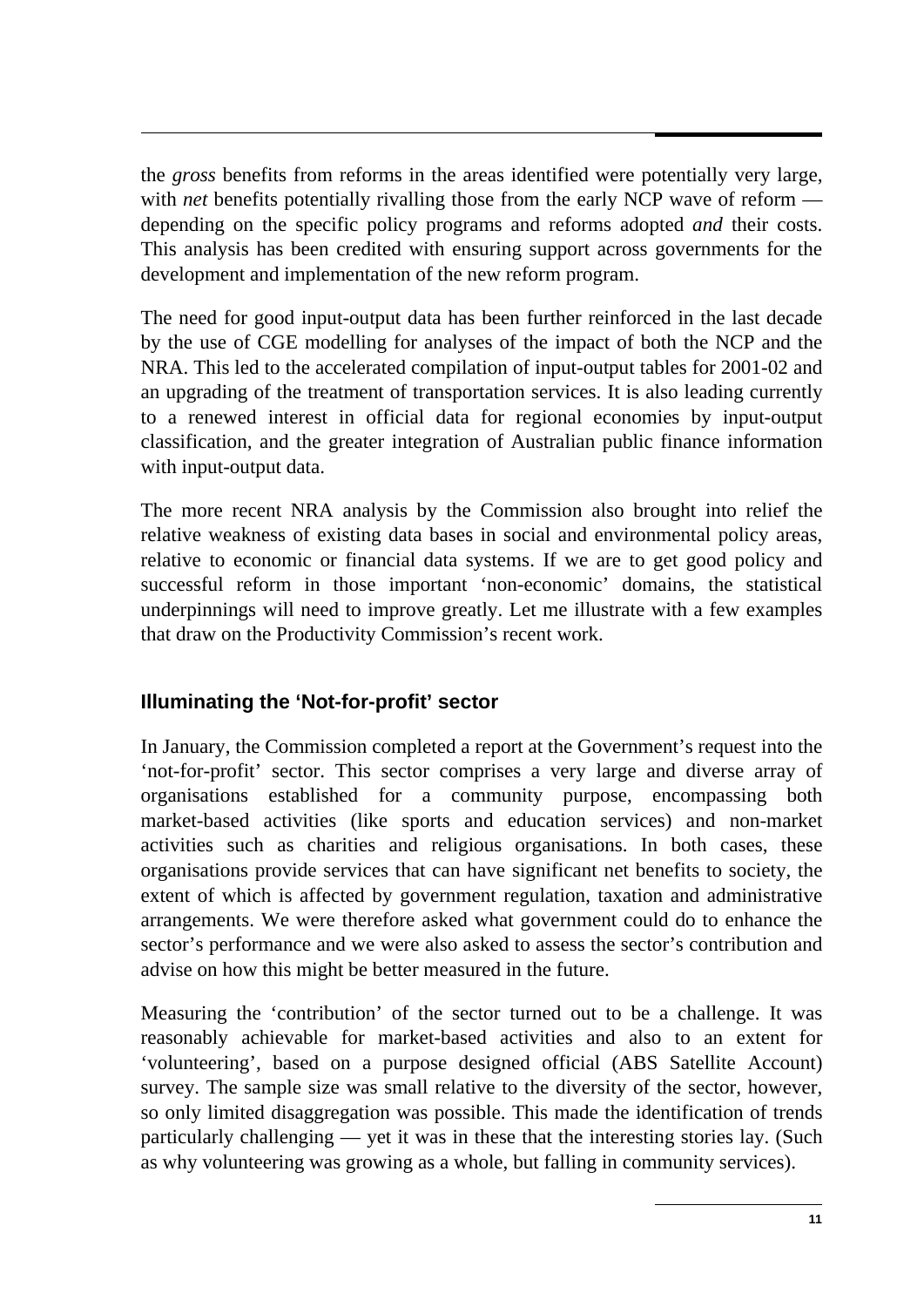Many in the sector believe that their contribution goes well beyond that captured by economic activity measures — into building social capital and community connections and endowments (such as through protecting the environment), and advocating for peoples' rights. Yet there is little data that can be drawn on to back such claims (as indeed applies to the good works of organisations in the market sector).. National data sets are being improved, but *longitudinal* data is needed to support analysis of trends and the potential contribution of NFP activities (and government policies) to outcomes bearing on these broader aspects of community wellbeing.

The study set out a measurement framework to guide the development of indicators that NFP organisations could use in evaluation of their activities. It also proposed the establishment of a Centre for Community Service Effectiveness, as a mechanism to share evaluations, improve their quality, and draw together the evidence as it accumulates.

Evaluation is expensive, which is one reason why there is a lack of it. There is, nevertheless, considerable reporting on government-funded services occurring for performance monitoring purposes. This reporting imposes a considerable burden on NFPs. Lack of consistency in measures having to be reported adds to the cost for organisations involved in multiple programs. It also limits the value of administrative data sets, even if they are made available to researchers. Agreement on data standards, data sharing, and linkages to longitudinal data collections, emerged as important areas for getting greater benefit out of the funding already going to data collection. The size of the sector (at least 4 per cent of GDP) and its relatively rapid growth, suggests that, at the very least, statistics about its inputs and outputs should be compiled on a regular basis, as occurs for other sectors.

# **Improving hospital performance through (data-intensive) funding**

As noted, population ageing has crystallised the importance of securing a more cost-effective health sector. The past decade alone (even before any pronounced demographic shift) has seen the sector's share of Australia's GDP rise from 7½ to 9 per cent. As a proportion of State budgets, health/hospitals dwarf all other spending categories. Hospital costs are expected to rise particularly steeply in future (old people use them a lot more). They have accordingly been identified as a priority for reform — both in their own right and, importantly, in terms of their interaction with other parts of what is a highly interconnected health system.

A recent Australian Government proposal for hospital reform would centralise funding responsibility, while introducing stronger 'pricing' signals into funding of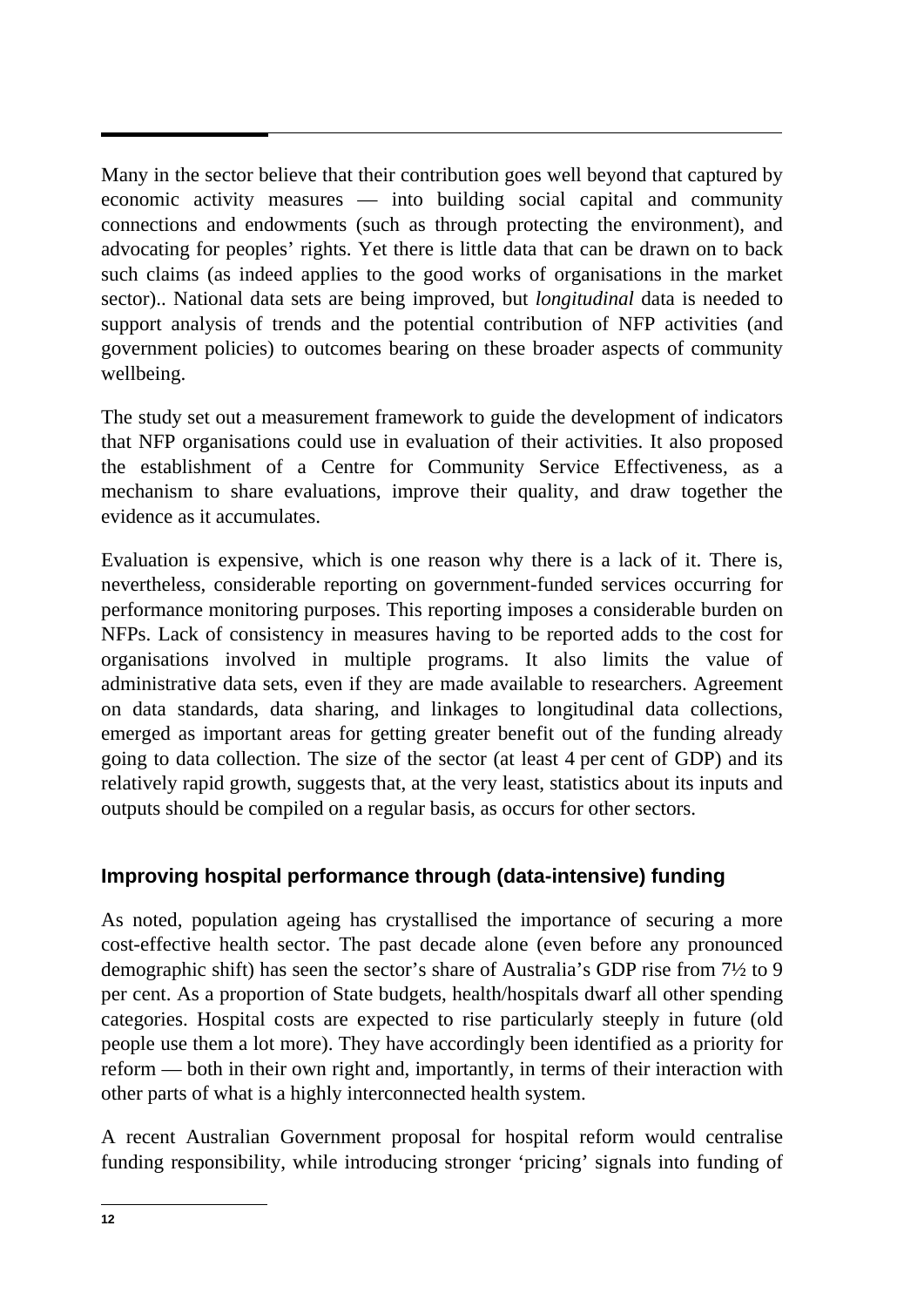public hospitals, providing them with funding commensurate with the nature and volume of their activity, and with financial incentives to improve their efficiency. It is therefore greatly reliant on information relating to what hospitals do, who they treat, the quality of that treatment and what it costs (or should cost).

This in turn presents two main implementation challenges:

- putting in place a nationally consistent approach to the classification and costing of hospital services, and
- assessing the extent of any adjustments to those prices to allow for the range of issues indicated by the government (eg, access in regional areas, clinical safety, services to Indigenous Australians).

The extent of the ambition here becomes apparent when considering where we are at currently with respect to activity-based funding. The fact is that Australia does not have a standardised approach across States and Territories to the classification of admitted inpatient services. Those jurisdictions that have moved to activity-based funding of their (largely) urban-based public hospitals, do not have a consistent approach to what is included and excluded from the relevant costs for a particular admitted inpatient episode – which is particularly important in dealing with some of the fixed costs of hospitals. Moreover, there are deficiencies in the quantity and quality of information on emergency department and outpatient services, in terms of both what is provided and the respective costs.

In November 2008, COAG recognised these deficiencies and agreed on a number of steps (and funding) to remedy them. However, establishing robust, nationally consistent, activity-based prices will be some years off.

Extensive data improvement will need to be complemented by further analysis and judgements, to adjust the derived nationally efficient prices to the level of funding provided to individual or small groups of hospitals for the range of services they offer, and the relative difficulty of treating their patient population. A recent study by the Productivity Commission into the performance of public and private hospitals in Australia, published in late 2009, found:

- significant differences in the costs of providing public hospital services across jurisdictions, with costs generally higher for smaller hospitals and those in outer regional and remote areas;
- greater 'complexity' of cases measured by such things as co-morbidities of patients, their socioeconomic status and use of intensive care — was found to reduce a hospital's best practice target efficiency; but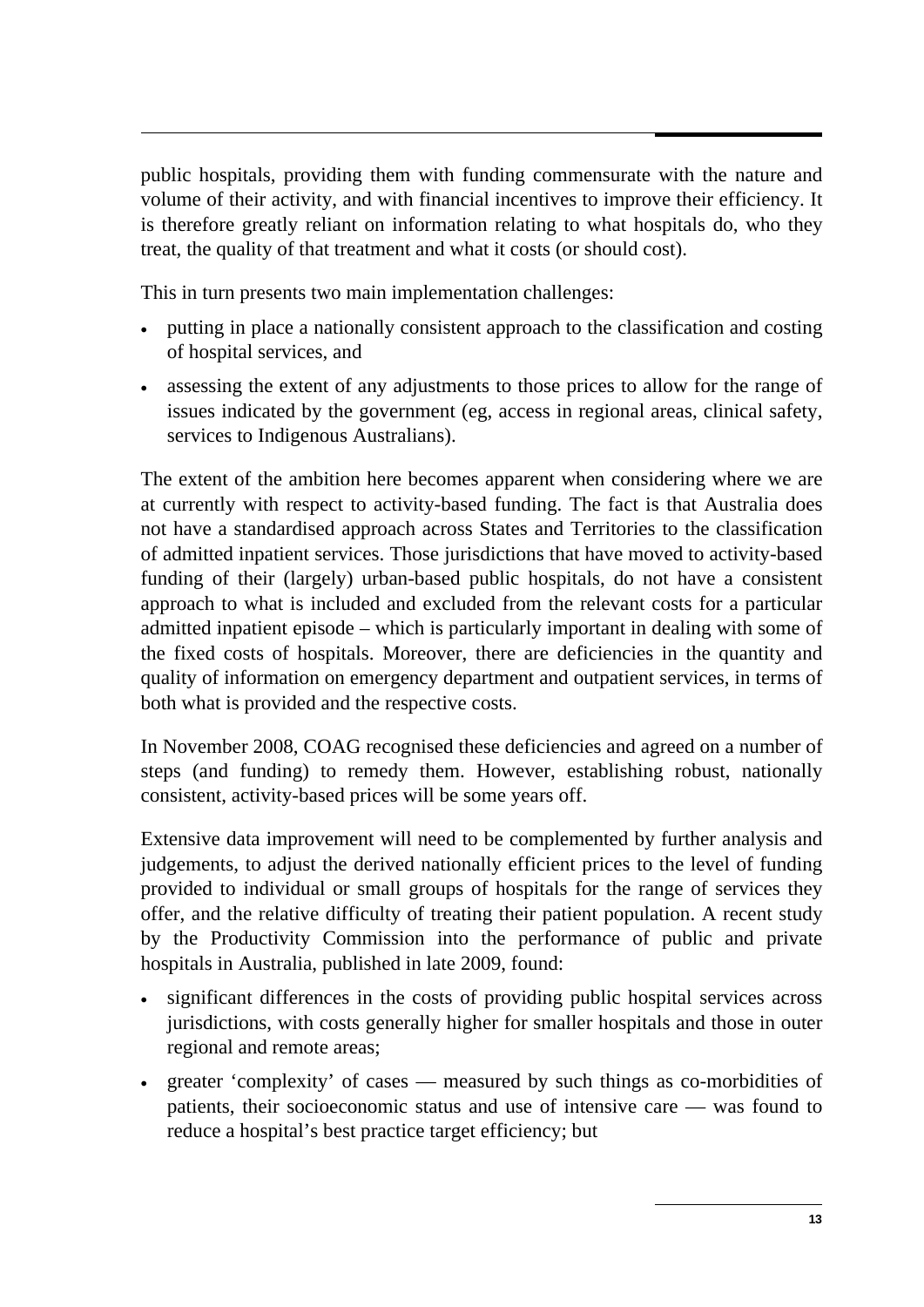• an indicator of hospital quality (risk adjusted mortality) was in practice not found to have any influence on hospital efficiency — perhaps reflecting offsetting dimensions that seeking to deliver higher quality care may require greater inputs, and that hospitals with higher rates of infection also consume more hospital resources.

It seems clear that the task of the 'independent umpire' in this proposed regime would be a formidable one. The ability to secure much better data would be an absolute precondition for its success. Analysis such as that undertaken recently by the Commission, drawing on the base of improved data, will also be necessary to deliver the most appropriate funding to local hospitals.

# **Overcoming Indigenous disadvantage (and poor data)**

If there were ever a case of policy failure for want of adequate statistics, it is in the important area of Indigenous policy. Over the past four decades, a period which can be characterised as taking a more 'contemporary' policy approach, there have been many policy initiatives and there have been substantial financial outlays. But the lamentable fact is that the circumstances of Indigenous people appear in many respects not to have advanced and in some important respects they appear to have deteriorated.

However, we don't know this for sure. That is for the same reason that we don't really know for sure which of many policy initiatives across the country have been successful and which failures — lack of data.

When the first edition of the path-breaking series of reports to COAG *Overcoming Indigenous Disadvantage* was produced in 2003, all seven identified 'strategic areas' for policy action had major gaps and deficiencies in key indicators. For example, an understanding of the state of play in relation to 'early school engagement' could not rely on having basic data on school attendance. In the intervening years, this specific deficiency and various others have been remedied, with a new commitment by all Australian Governments to collect the statistics needed to assess whether their policies are actually achieving better outcomes. However, in presenting the fourth report in the series to a special COAG meeting in Darwin last year, I was obliged to report that the data would still not allow conclusions as to whether things had improved for half of the 49 indicators. Moreover, this included at least two of six indicators specifically singled out for improvement by COAG itself.

Among them is arguably the most fundamental indicator of Indigenous disadvantage, life expectancy. The life expectancy gap between Indigenous and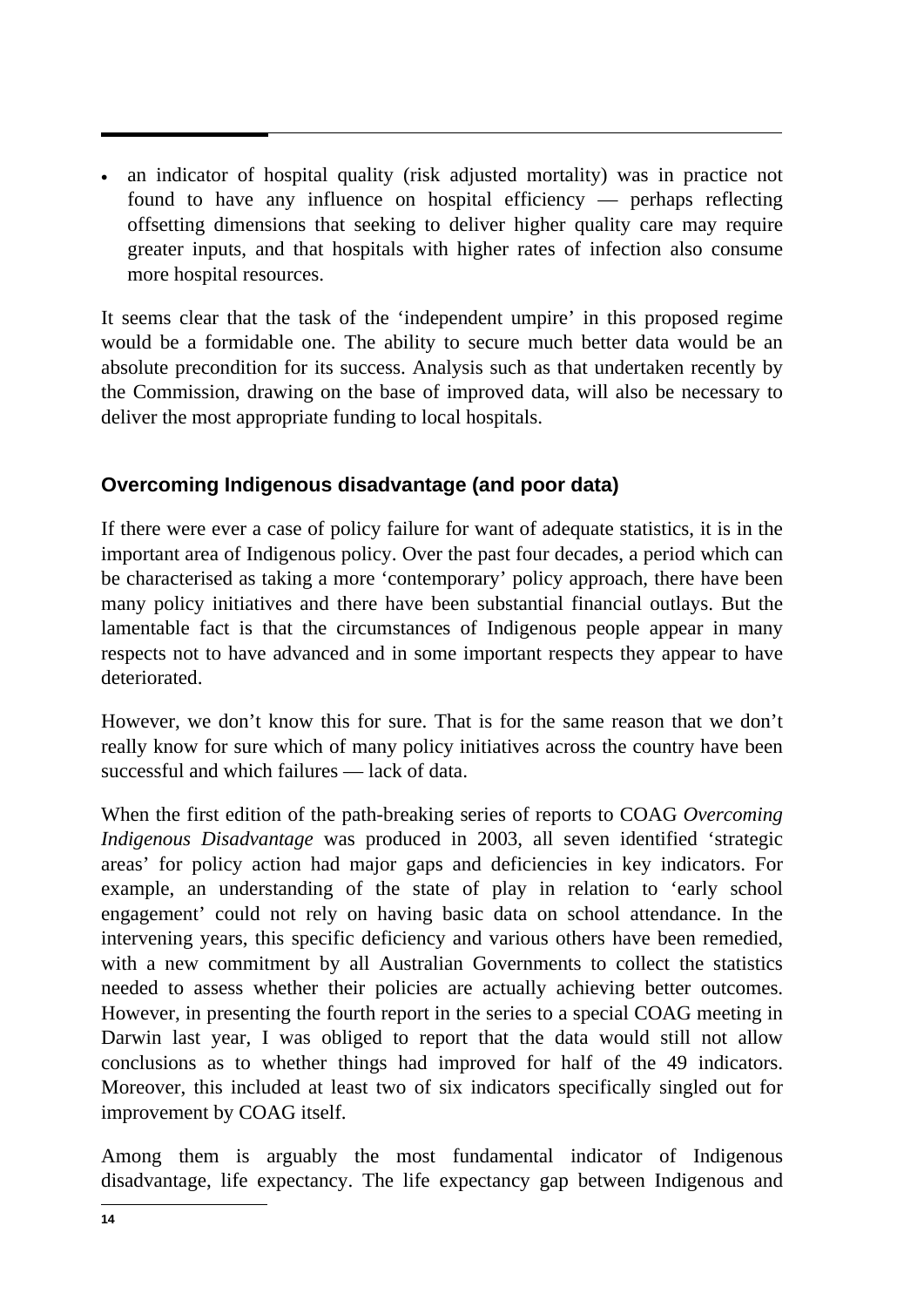other Australian males, as measured in official statistics, declined from 20 years in the 2003 OID report to 12 years in the 2009 report. However, this apparently dramatic improvement was entirely due to more accurate mortality data and better methodologies. It has required some effort to ensure that the public and policy makers understand that while the gap, though unacceptable, is not as large in *absolute* terms as we thought — which is indeed good news — we cannot be confident that there has been a *trend* improvement. (This is not a criticism of our statistical agencies. Rather, it illustrates the difficulty of the task.)

When it comes to the 'pointy end', of evaluating specific policies and proposals, the main problem *ex post* has been lack of preparation *ex ante*, to ensure the data needed for robust evaluations, especially 'baseline' data.

However, as noted, improvements are now in train in a range of areas. One where the Productivity Commission is again closely involved is the collection of information nationally on expenditure related to government services to Indigenous people. Knowing what resources are being directed to Indigenous people is obviously a pretty important prerequisite for evaluating its cost effectiveness. However, existing official statistics (such as the GFS framework) have a number of limitations in this area, including lack of alignment with policy areas, poor data quality at disaggregated levels and simply lack of identification as to where the money goes. Administrative collections across jurisdictions can provide richer data, but there is often a mismatch of frameworks and definitions.

## **Achieving better environmental outcomes through better data**

The pursuit of 'sustainability' in all of its dimensions — economic, social and, especially, environmental — is crucially dependent on data. Ensuring that future generations are no worse off in those (interconnected) domains requires good information about the state of play now and over time, as well as of the forces and relationships that influence outcomes.

There is an old saying within policy circles that when policies are being formulated "what doesn't get measured doesn't count". There is much truth in this and we have all seen examples — from the deregulation of gambling to the destruction of old growth forests. By the same token, the political backlash that can occur once poor outcomes become manifest, can sometimes lead to bad policy in the opposite direction, effectively imputing infinite values to benefits or costs, in place of the previously imputed zeroes! The common reflex to 'ban' things, for example, is generally based on a lack of appreciation that there are *both* costs and benefits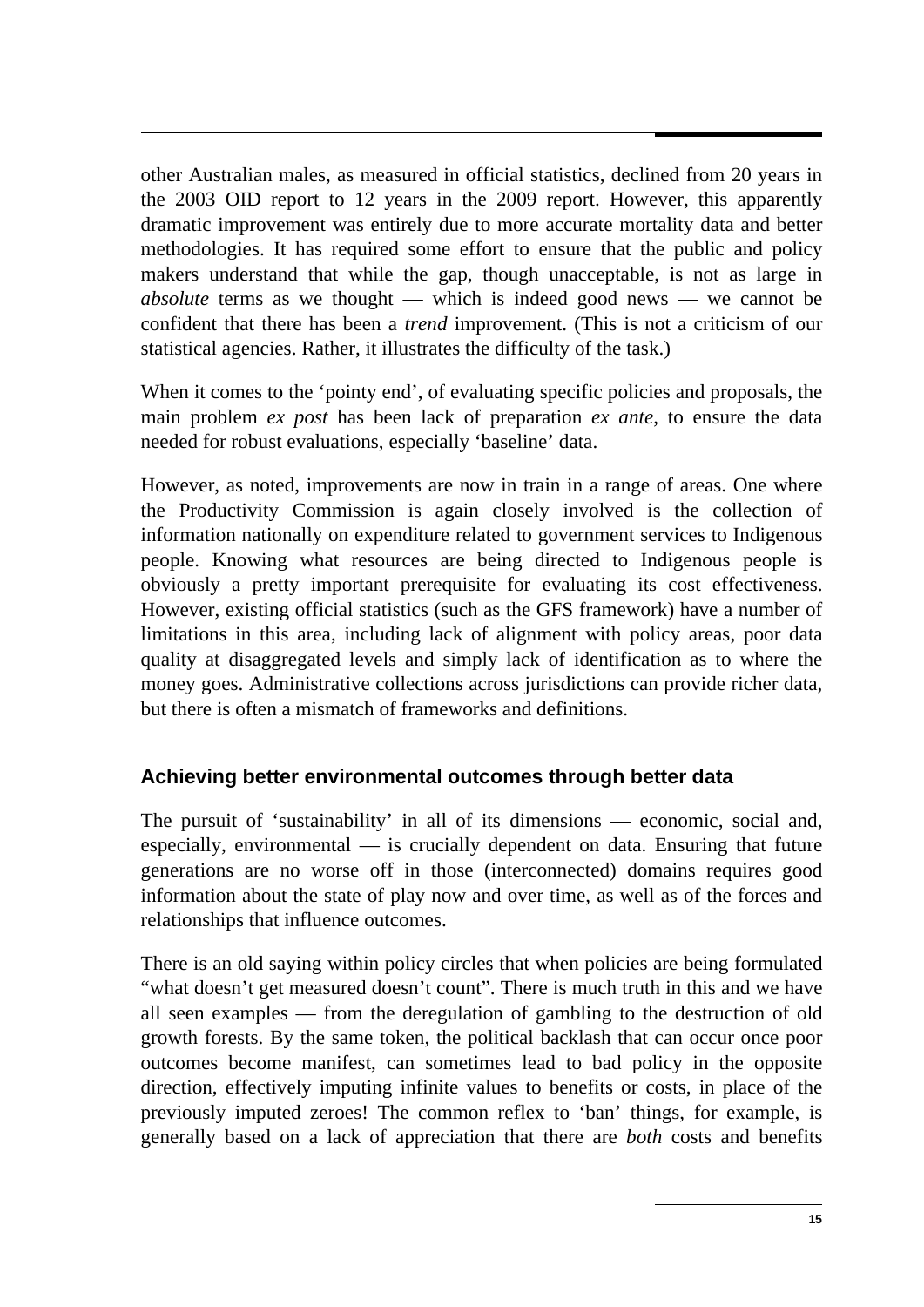associated with most activities that people engage in, and that their relative magnitudes will typically vary. (That is not to say that bans are *never* justified.)

Policy errors in both directions can be averted (or at least reduced) where there is scope to assess the nature and magnitude of both the costs and benefits of a policy or program based on relevant data of reasonable quality. Unfortunately, that is not currently where we find ourselves, even on the most pressing environmental policy issues.

One example is that important resource, historically undervalued in Australia, water. The Productivity Commission has just finalised a report on market mechanisms to increase the availability of water for 'the environment' from the Murray-Darling Basin (covering five jurisdictions and a land mass larger than New Zealand). For many years, any such need — even when recognised — was subjugated to the prior claims of agriculture. That may have worked out satisfactorily when water was more plentiful and industry demands on it were smaller, but that is demonstrably not the situation we now face.

Billions of dollars have been ear-marked from taxpayer funds for 'water buybacks' for the purpose of restoring and sustaining key environmental assets. The problem we face at this stage though, is that no-one yet knows how much extra water each 'icon site' will need to restore it to good 'environmental health'. Nor do scientists yet know much about how wildlife and trees will respond to different levels, frequency and duration of watering. Responses are also likely to vary across subcatchments. All this makes it very difficult to assess whether the benefits to society of more environmental water will exceed the social costs of reduced agricultural production.

Understanding the threats to the Great Barrier Reef resulting from coastal production activity polluting the lagoon, faced similar informational lacunae, when the Commission was asked to review the situation and propose a way forward back in 2003. As a consequence of that review, there is now a well-funded program to collect data about soil erosion on pastoral leases and about chemical discharges from coastal cultivation of sugar and vegetables. An adaptive management strategy is now in place, backed up by rigorous monitoring and R&D. This, of course, was neither cheap nor easy to do.

But the standout environmental policy problem with respect to data deficiencies is 'Greenhouse'. Putting aside the ongoing controversy about the threshold scientific question of what warming is occurring and its anthropomorphic origins, there are major data obstacles in the way of effective policy responses — both in relation to mitigation and adaptation.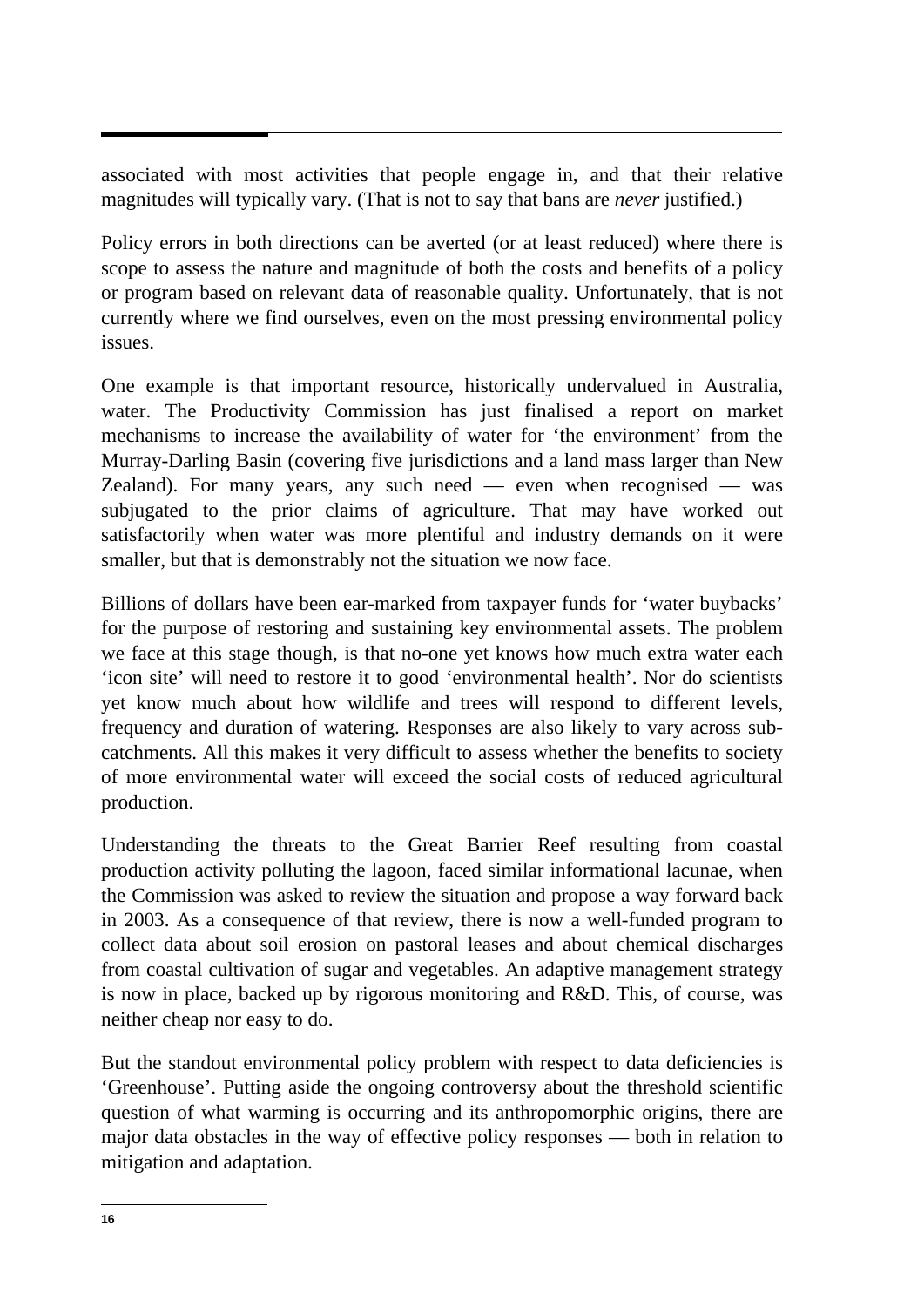The most pervasive uncertainty relates to the potential impacts of climate change and its associated economic implications. This requires not only good science and projections (with error bands more explicit than has sometimes been the case), but also valuation of both market and non-market impacts. There are also still major uncertainties about the costs of action to reduce carbon emissions. In Australia, estimates range from close to zero (McKinsey) to as much as 10 per cent of GDP (Allen Consulting), with official estimates in between. A useful first step to better understanding an economy's mitigation potential would be to extend the inputoutput statistical system to include key environmental flows and to incorporate this extended accounting framework in economic modelling frameworks. As the pressure of human activity on the environment increases and as our understanding of the feedback links between the two systems evolves, we can expect increased public policy pressure to model and report on the implications of environmental changes on the economy and vice versa.

Mitigation policy also needs to consider the international context, including the potential for carbon leakage. To this end, two roles have been signalled for the Productivity Commission under draft legislation to establish the so-called 'Carbon Pollution Reduction Scheme' (based on a 'cap-and-trade' approach, as in New Zealand). One relates to assessing industry claims about the impact of the CPRS on their activities; the other is directed at estimating effective carbon prices in major economies as part of a five-year review of all assistance for emissions-intensive, trade-exposed industries. Both tasks would benefit from the improvements to input-output data just mentioned. Estimating effective carbon prices (including equivalent 'shadow' prices where non-price mechanisms are used) will be particularly difficult, as it requires consideration of international policies in circumstances where there is little internationally comparable data.

## **Some implications**

Hopefully by now I have done enough to support my main point that good evidence based on good statistics is fundamental to good public policy; and that, notwithstanding the notable achievements of our independent statutory agencies in building a robust body of official statistics, we continue to face debilitating data gaps in priority policy areas.

At this point, you might naturally expect me to make a plea for more resourcing of statistical agencies and for data provision generally. I won't disappoint you — this, clearly, is an issue. In Australia, we have seen fairly blunt razors and annual 'efficiency' deductions being applied to budgets across the public sector over a long period of time. In practice, these have arguably cut deepest into the sector's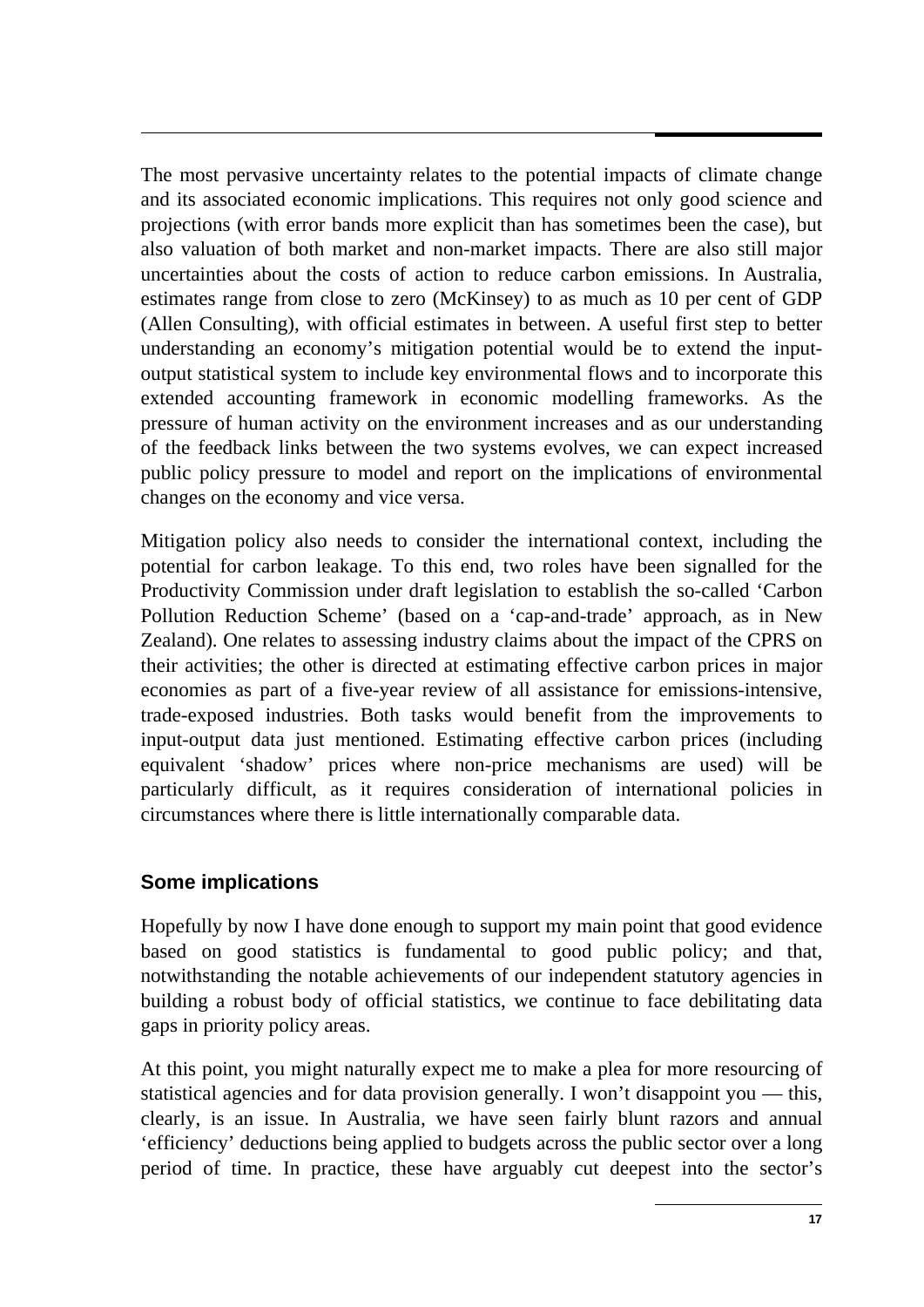informational and research capabilities — functions generally seen as politically more dispensable when 'push comes to shove'.

But it must also be said that good data doesn't come cheaply. The onus is on statistical agencies, and those who depend on what they do, to demonstrate the value of their collections and the case for maintaining and extending them. Data is not of value for its own sake. Its costs need to be justified by the benefits it provides to society, relative to the benefits obtainable from alternative uses of taxpayers' money. That applies to existing collections as much as to potential new ones.

There are a number of dimensions to this. One is the importance of making existing data as accessible as possible to potential users. This has pricing and 'confidentiality' aspects. Both have been 'battlegrounds' in Australia, with the former ultimately being resolved in part through the technological development of (almost) zero marginal cost electronic delivery. The latter battle is ongoing. While some progress has been made, there would appear to be considerably more scope to allow researchers access to unit record and other data vital to many areas of public policy analysis, without official statistical agencies compromising their statutory duty to protect the privacy of individuals.

But the more important and difficult challenge is to ensure that data is not only accessible and of high quality (the latter a given, of course, for the ABS and SNZ!) but that it best meets the needs of society, and of public policy in particular. More than this, it should also be evolving such as to anticipate the needs of the future, given the leads and lags involved in its collection.

It is therefore of crucial importance for the contribution and perceived performance of official statistical agencies that they have well-developed mechanisms and forums for understanding both the current and emerging issues that call for their services. They also need to be seeking feedback on the utility of existing collections.

By the same token, statistical agencies should not be expected to go it alone in this, or be required to *divine* the demand for what they supply. What is needed to bring out the best in our official and other data systems is a policy-making environment that contains intelligent, proactive and demanding users of statistics. In other words, an environment that values evidence, and that seeks it out and actually *uses* it in addressing policy questions.

In Australia, we have seen greater recognition of the importance of data emerge in recent years as a by-product of COAG's National Reform Agenda and a shift to performance-based funding of the States and Territories by the Commonwealth. This has provided a focus for prioritising data collection, to enable assessments of